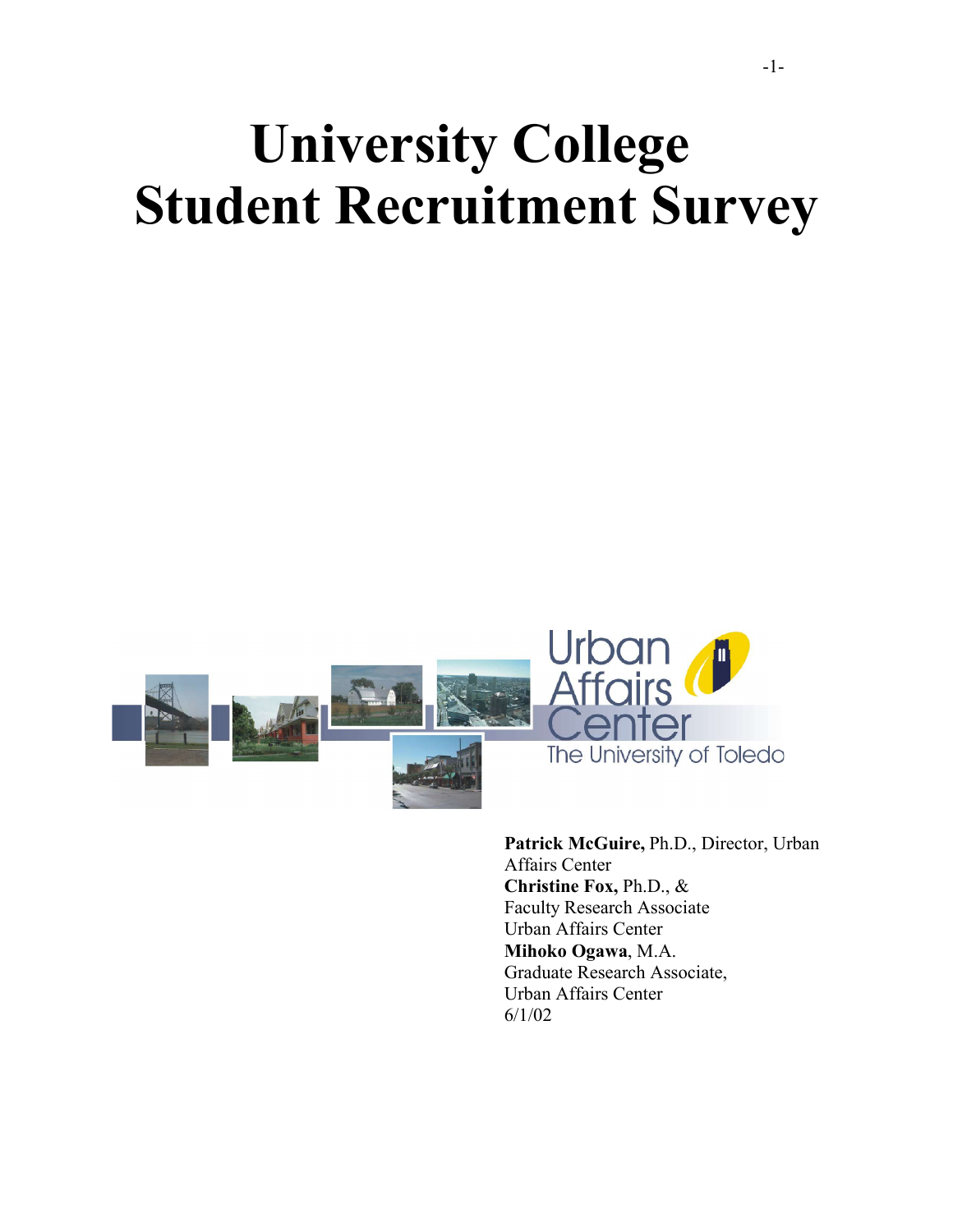### *Executive Summary*

Major findings of this study include:

- $\triangleright$  Two-thirds of respondents only sought information about colleges during the final three months before attending, considered only a couple of local public colleges, and wanted a four-year institution.
- $\triangleright$  Social networks and direct campus experiences were more important influences on college selection than direct advertising, especially for women.
- $\triangleright$  While many respondents had completed at least one course at a community college, few had completed degrees and were reflecting a ""2+2" pattern of BA attainment.
- $\triangleright$  Respondents chose to attend UC specifically because of the programs housed there.
- The four UC "majors"—Business Technology, Individualized Study, Adult Liberal Study, and Undeclared/Don't know—are serving several distinct pools of students.
- $\triangleright$  Respondents chose to attend UT and UC based on quality concerns, economic factors, and flexible curriculum and course scheduling.
- Regardless of major, respondents' reflect a "consumer" approach to education.
- $\triangleright$  Students are happier with their UC experiences than with their UT experiences generally.
- $\triangleright$  Curricular flexibility is a crucial antidote to dissatisfaction related to course availability.
- $\triangleright$  Three-quarters of respondents had previously been enrolled in other UT Colleges. Many of these students would have left UT if not for the availability of more flexible classes and curriculum of University College majors.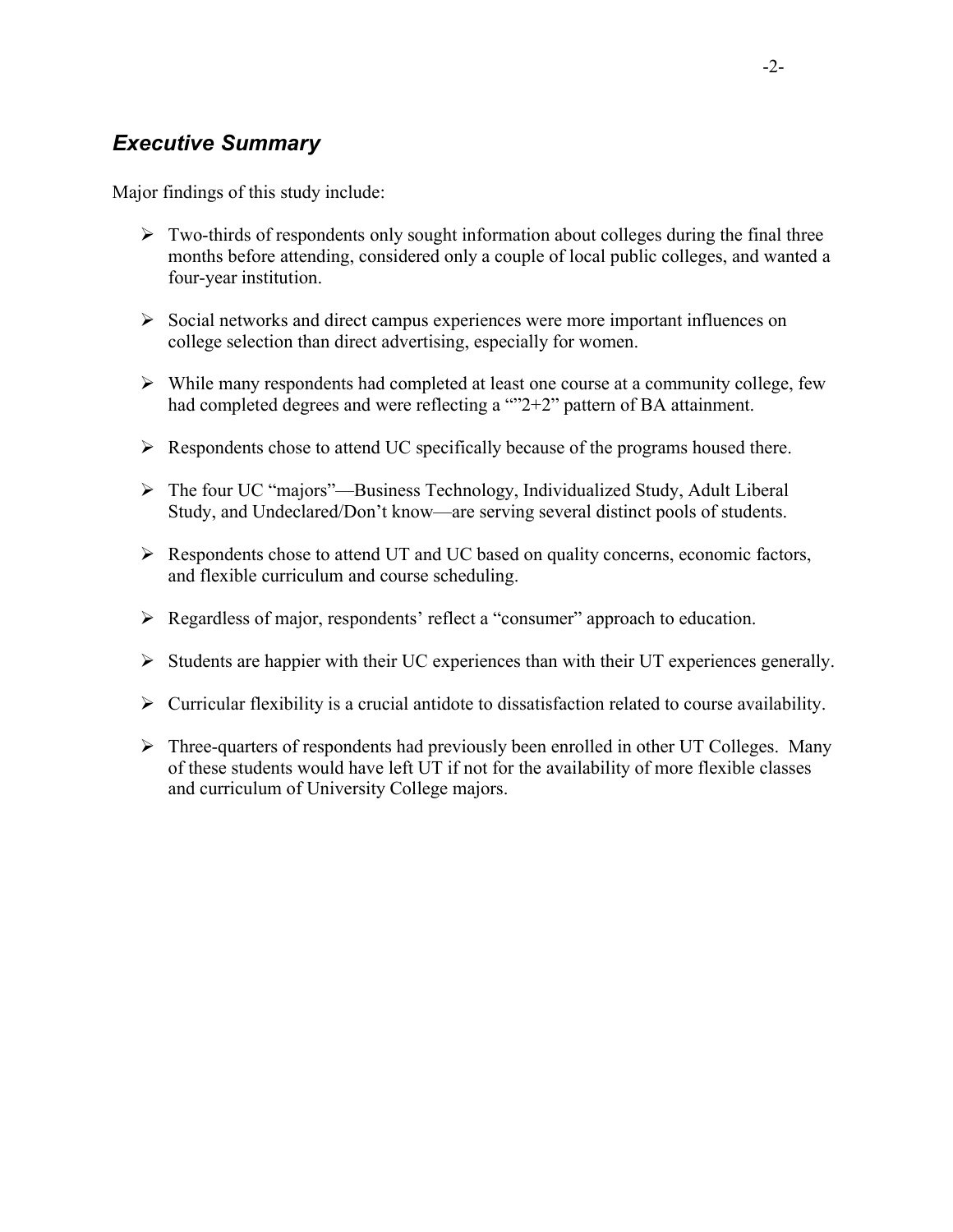## *Findings*

#### **Who Answered the Survey?**

This report is based upon responses from an "on-line" survey of University College (UC) Students. Announcements of the survey were sent to all UC students in spring 2002 via their UT e-mail account—which most but not all of them would have been using actively. They were invited to participate in the survey and awards of several of gift certificates (to be drawn randomly from among the respondents) were used as an inducement to participate. We had 112 respondents to the survey.

This study cannot be described as statistically representative of University College students in general. This panel of respondents is very disproportionately Caucasian, while also including more females and respondents under 25 years of age than the general UC population.<sup>1</sup> Individuals who were neither Caucasian or African-American population (including Hispanic, Asian, Native American, Mixed, and Other) are significantly under-represented.<sup>2</sup> The distribution of respondents by student major is generally representative of University College.<sup>3</sup>

| Attributes                     | <b>UT Students</b><br>in General * | U.C.<br>population in<br>General** | Respondent<br>Panel |
|--------------------------------|------------------------------------|------------------------------------|---------------------|
| Race-Caucasian                 | 75%                                | 43%                                | 73%                 |
| Race-African-American          | 12%                                | 27%                                | 16%                 |
| Race-Other (Hispanic, Asian,   | 13%                                | 37%                                | 8.1%                |
| Native American, Mixed, Other) |                                    |                                    |                     |
|                                |                                    |                                    |                     |
| Gender-Male                    | 48%                                | 38%                                | 28%                 |
| Gender-Female                  | 52%                                | 62%                                | 72%                 |
| Under 25                       | 88%                                | 30%                                | 42%                 |
| Age-25-30                      | 10%                                | 18%                                | 17%                 |
| Age- 31-40                     | 6%                                 | 21%                                | 15%                 |
| Age- 41-50                     | $4\%$                              | 20%                                | 21%                 |

|  | Table #1 Comparing Respondents to University College Population (rounded) <sup>4</sup> |  |  |  |
|--|----------------------------------------------------------------------------------------|--|--|--|
|  |                                                                                        |  |  |  |

\*--Data from UT Institutional Research John Nutter 5/29/02 \* --Data from Cathy Zimmer, UC College Relations 5/24/02

<sup>&</sup>lt;sup>1</sup> As shown in Table  $#1$ , the sample is markedly older than the remainder of the UT student body.

 $2^2$  The respondents' race is roughly reflective of UT students generally, but the critical issue is the extent to which the respondent sample is "representative" of the UC population.

<sup>&</sup>lt;sup>3</sup> Adult Liberal study is 17%, Individualized Study is 32%, undecided students are 21%, and the various business technology degrees are about 15% of the respondent population. While the later are popular and have large classes, it is a two-year degree and thus their percentage of the total student body of UC is smaller than one might expect.

<sup>4</sup> Data for the U.C. population aggregates people from 25-29, and uses 10-year categories starting with 30-39. Since the size of the categories is essentially the same, comparisons are useful despite the initial age varying by one year.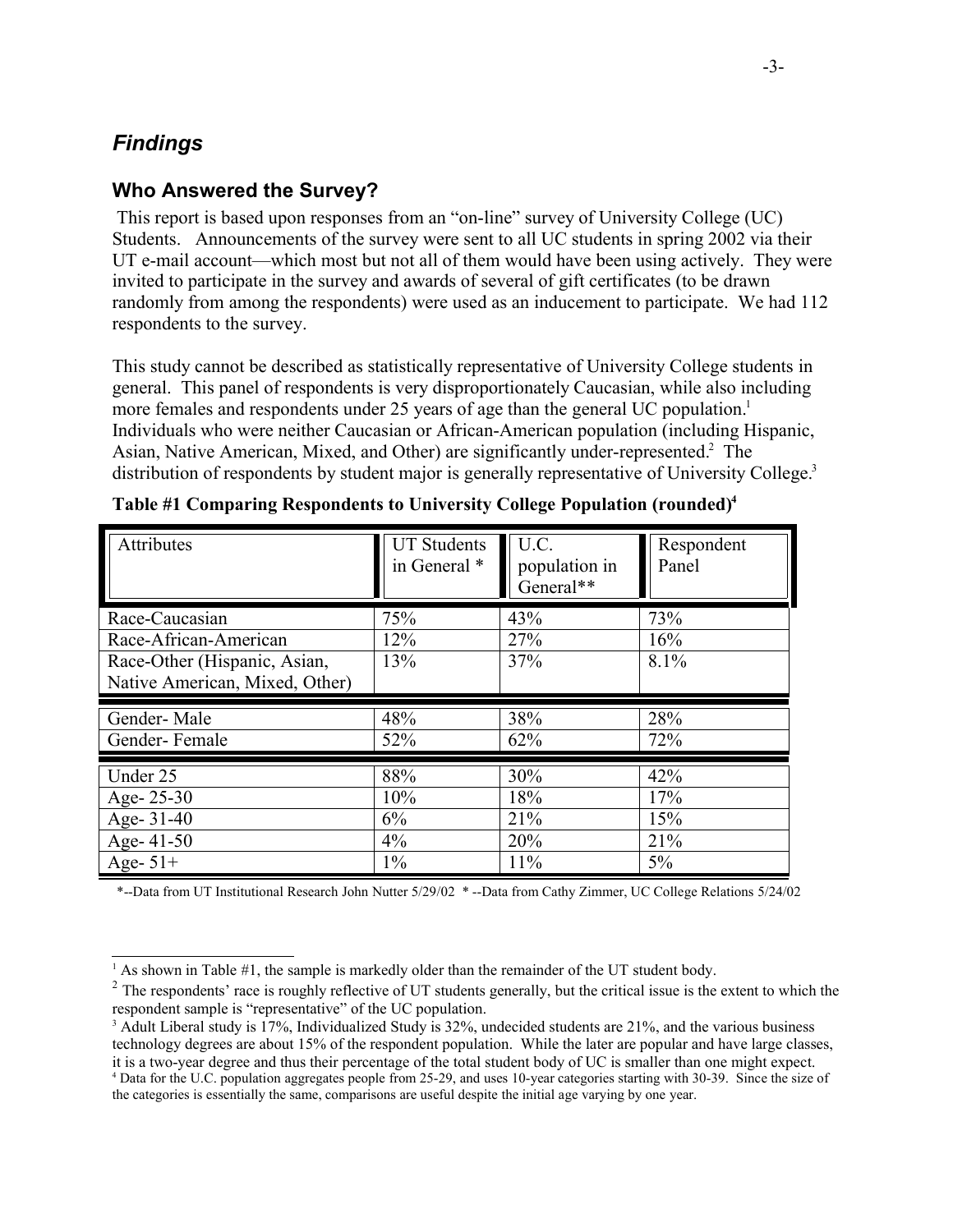Over half (55%) of the respondents are single, almost a third (30%) are married, and 14% are divorced. Roughly 1/3 (32%) live with their spouse, 20% live alone, and 15% to 17% with their children, their parents, and/or housemates. This is roughly what one would expect given the "non-traditional" student orientation of several UC programs and thus a slightly older age cohort than the remainder of the University student population.

The pattern of respondent location is about as one would expect for the University in general and is more concentrated near UT than University College students in general (See Table #2). About 11% of the students reside in each of the two adjacent zip code areas surrounding the Bancroft and Scott Park campuses, 10% more in the next zip immediately north of these two, and 15% additional live in the two areas adjacent to the west in West Toledo and Sylvania. Thus, almost half of the respondent's live in the 5 contiguous zip codes around, north, and west of the campuses (See Figure #1, shaded area). The rest are dispersed throughout the City, County, and Northwest Ohio.

| Zip Code Area | <b>University College</b><br>2002 | <b>Survey Respondents</b> |
|---------------|-----------------------------------|---------------------------|
| 43606         | 7%                                | 11%                       |
| 43607         | 8%                                | 11%                       |
| 43613         | 8%                                | 10%                       |
| 43615         | 9%                                | 8%                        |
| 43560         | 7%                                | 6%                        |

**Table 2 Zip Area Concentrations of Respondents and UC students--Spring 2002**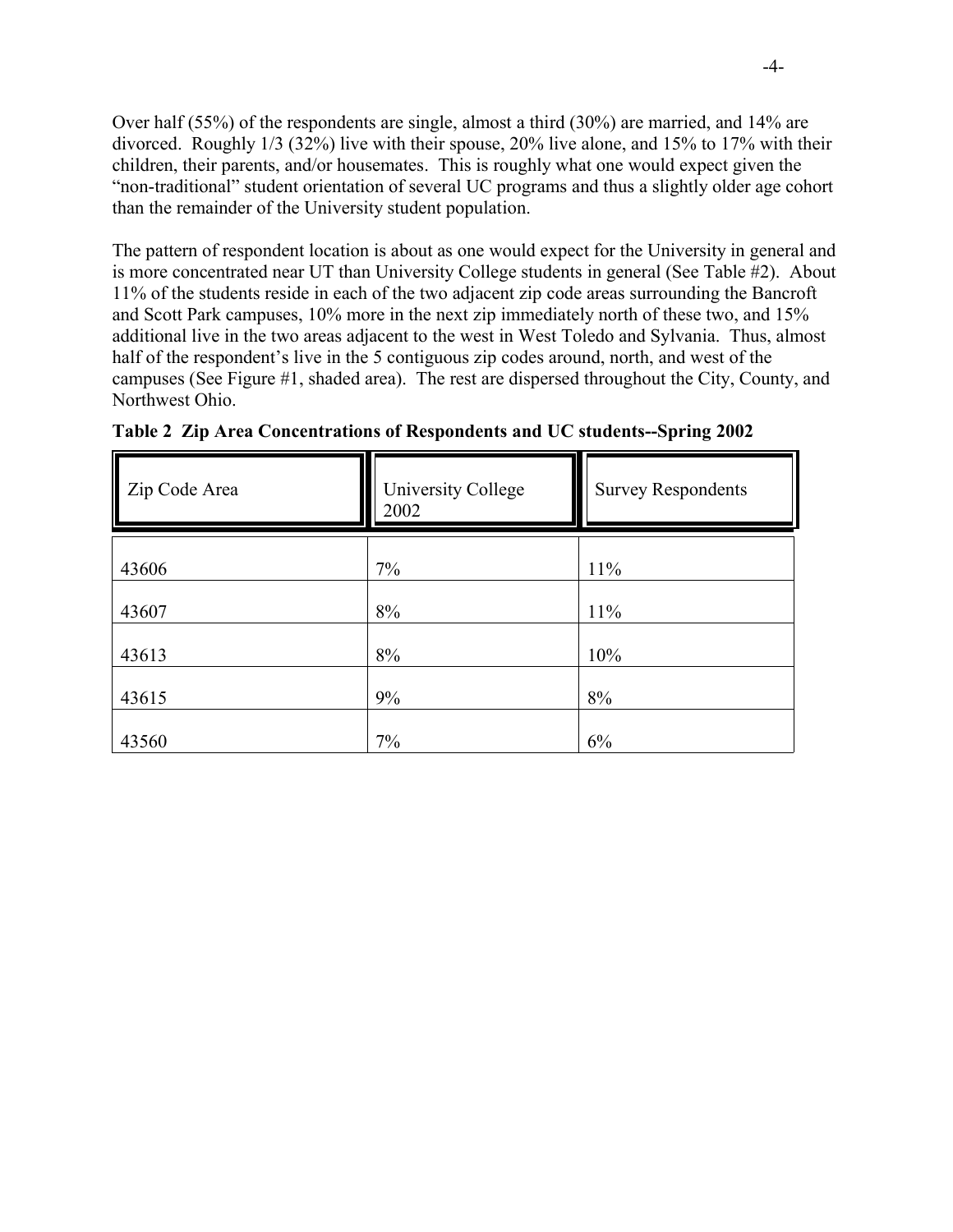#### **Figure 1**



Respondents were equally distributed among sophomores, juniors, and seniors (24%-29% of the sample), with freshman being only 15% of respondents. Half (52%) of respondents are full time, one-third (32%) are part-time, and 13% are intermittent attendees. Overwhelmingly, their previous educational experiences were in other UT colleges (72%)!<sup>5</sup> For about 6 in 10 respondents (59%) their highest degree completed had been a high school degree. A Quarter (26%) had completed Associate, 9% Bachelors, and 5% Masters degrees. Interestingly, only 15% had their Associates degrees and only 3% had their Bachelors' degrees from their "previous college." This suggests that few respondents were part of a " $2 + 2$ " program from a community college, and that most who had degrees had completed them as part of THIS round of college attendance.

Respondent's occupation was originally an open-ended response and leaving the choice of descriptors to the respondent resulted in most of the answers appearing to be unique. Using thematic coding similar to in vivo qualitative techniques, and minimizing potential problems of inter-coder reliability by having a single person<sup>6</sup> engage in recoding, several areas concentration emerged from the occupational data. Almost 30% have no job other than being a student; 70%

 $<sup>5</sup>$  5% had attended Owens CC and 6% had last attended an area high school. The remainder had come from various</sup> institutions across the US from community colleges to the Universities of Chicago and Michigan.

<sup>6</sup> That student, Mihoko Ogawa has an MA in Sociology and is working on a Ph.D. in Research and Social Foundations Dept. in the College of Education. She has had classes in social and qualitative methods. In addition to completing and presenting her own scholarly papers, she has previously worked on another UAC study with Dr.'s Hamer and Opp in which she collected and coded data under direct faculty observation.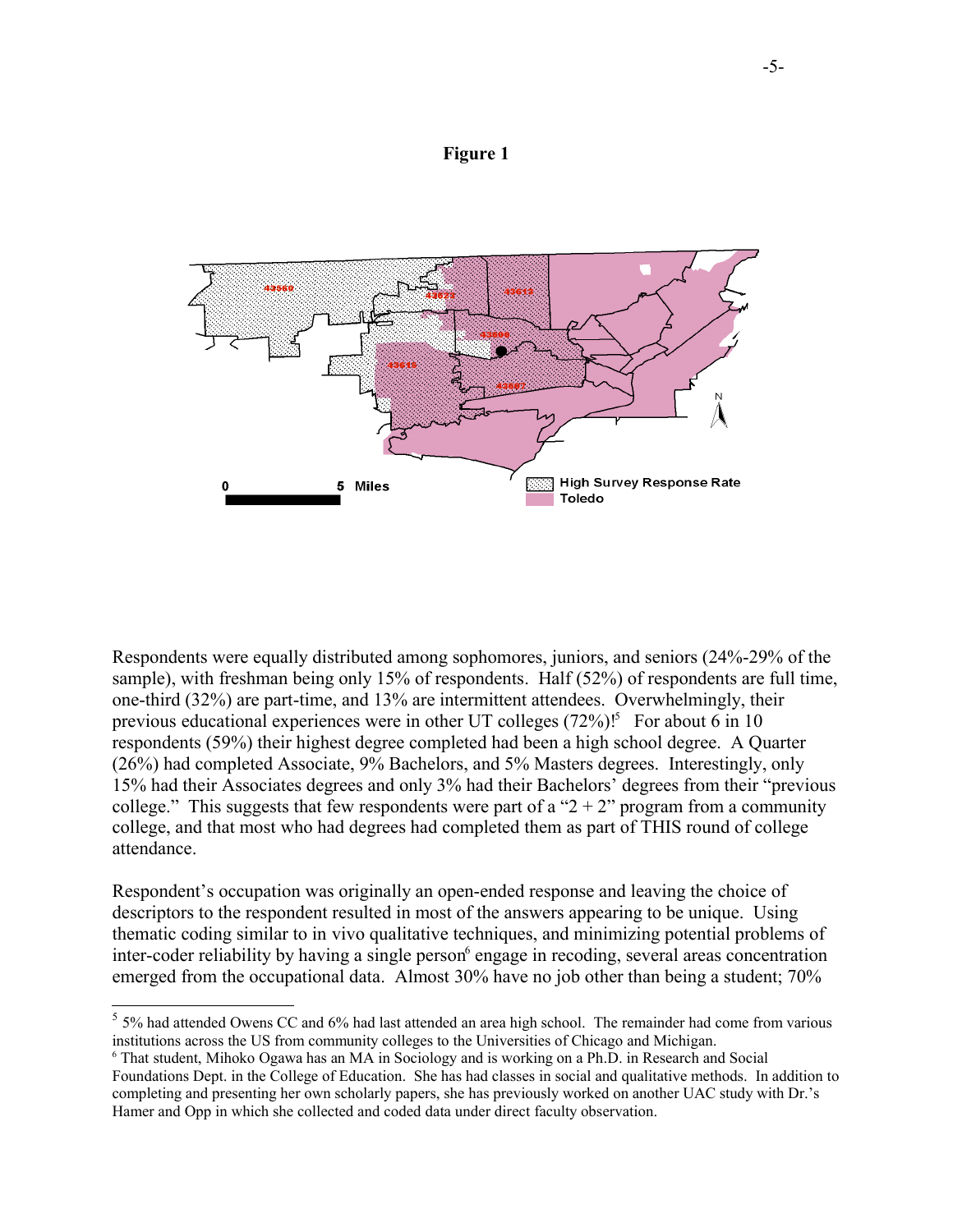$do$ —a response reflective of the general student population at UT.<sup>7</sup> About 10% of all respondents are "assistants" to some professional or manager. Just over 5% are managers of various kinds and 5% are secretaries. Waitresses, clerks, accountants, and coordinators of various kinds each involved over 2.7% of respondents. The remaining 40% of respondents were distributed across 33 occupational categories that ranged across so many occupational categories that they could not be aggregated effectively. In effect, there is no identifiable commonalty among respondents relative to off-campus work patterns.

The ratio of full-time to part-time university attendance seemed to decline (from roughly 3:2 to 1:1) as students entered their junior and senior years. This may be an artifact of a compositional change in the respondent pool, as many Business Technology (BT) students do not advance past the sophomore year. Noting that 60% of Business Technology students are full time, compared to 20% of Adult Liberal Studies and half of Individualized Program majors, supports this contention. However, it is also important to note that 80% of respondents who are undecided and/or don't know are full time, and many of these may transfer out of the College when they do select a major.

In sum, while the respondent pool varies from the full population of UC students by being disproportionately female, white, and young, we can identify when these sample attributes may be influencing response rates, and note that influence. Thus, when responses reported in this study vary from expectations and/or previous studies of a similar theme conducted on comparable groups (other UT students and/or Toledo households), and/or we identify groupbased distinctions within the sample, we believe that our findings are significant.

#### **When and Why Did Respondents Chose to Attend College?**

To ascertain when and why respondents chose to attend college, their decision to go to UT, and their satisfaction with that decision, we will consider the responses of the entire respondent population, and where significant by their current UC disciplinary major. We will examine in greater detail four categories of majors; Adult Liberal Studies (ALS), Individualized Program (IDVP), Business Technology (BT), and Don't Know (and Undecided) (DK). <sup>8</sup>

Almost 90% of current students began to seek information about college in the 6 months before entering college—this is relatively late compared to national trends for "traditional" full time students. More importantly, *almost 2/3 of respondents (62.5%) did not begin to seek information about college until the final 3 months before attending!* The pattern of when one began to consider attending college was unaffected by one's previous college experience as the pattern was reproduced in a roughly proportional manner among people who had completed high school, an A.A., or B.A. degrees. There are, however, important disciplinary variations hidden in this general trend. Two-thirds of BT students decided what college they would attend less than a month before initially attending class. Two-thirds of DK decided in the final 3 months (half of them in the last). Three-fourths of ALS students decided 3-6 months before class (but almost not

<sup>7</sup> Half of all UT students have part-time and a quarter of them have full-time employments, a net employment rate of 75% compared to the 70% in this study. UT Institutional Research Power Point 5/21/02.

<sup>&</sup>lt;sup>8</sup> A fifth major, Administrative Programs—a BA level curriculum--, had only 2 respondents and the sample is to small to use for cross tab purposes and to render any meaningful findings.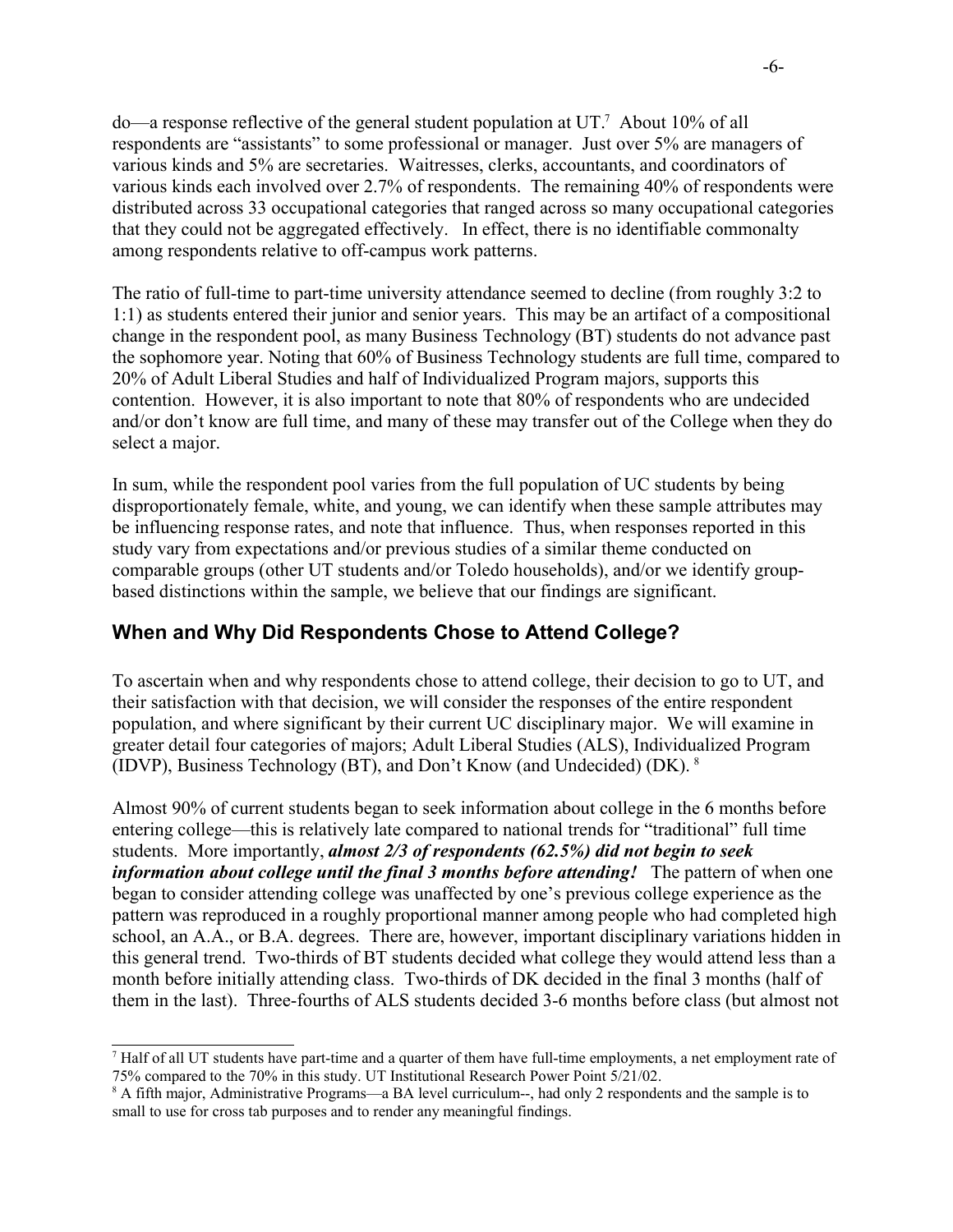in the final month). And 90% of IDVP students decided during the last 6 months, equally divided between the final, final 3, and final 6 months.

*Respondents actively considered only a couple of the nearby colleges.* In a form allowing for more than one entry, 85% considered UT, 43% considered BG, 27% considered Owens CC, and 25% considered Lourdes College. On one hand, this suggests that the respondents may have been from outside the area and only applied to one college in NW Ohio, but the distribution of home zip codes is inconsistent with that pattern. It is more probable that respondents are local residents and highly embedded in the community, work many hours, are unwilling to commute, and therefore have focused on only local colleges.<sup>9</sup> The fact that none of the other 13 regional colleges in our selection list (mostly 30 minutes or more from downtown Toledo) were considered by more than 10% of the students supports the later explanation.<sup>10</sup>

In violation of local trend and the cost-maximizing logic of the so-called "academic marketplace," the UT/UC respondents were generally not interested in attending a community and/or technical college (except for Owens). Except for Lourdes, respondents limited their focus to public universities exhibiting almost no interest in Findlay, Tiffin, Heidelberg, Defiance, or Northern Ohio Universities. Respondents were also not interested in attending a 4-year public college that was on the edge of the Toledo metro region, including OSU Lima and Eastern Michigan University.<sup>11</sup> Instead, respondents generally intended to enter a local 4-year public *university and strongly favored UT from the start.*

There is an interesting connection between Owens and Lourdes. Several current UT students had considered Lourdes had obtained an A.A. degree, and almost half of all students with A.A. degrees were from Owens. This differed from applicants "direct from high school" or people with BA's.<sup>12</sup> While the decision to attend UT is beneficial to the institution, the consideration of Lourdes by UT students may be verifying the surprisingly high esteem in which that institution is held locally<sup>13</sup> in combination with the limited economic wherewithal of people who became UT students. Two logical explanations leap forth. Students may have been reflecting their preference for smaller classes (without regard to quality), or, that having paid the minimum for their first two years, they sought to counter any stigma with a higher priced B.A. degree.

*Respondents are not strongly influenced by direct advertising*. They did not lack contact with the media and advertising sources. In fact, 2/3 of respondents (67%) report regularly reading The Toledo Blade.<sup>14</sup> Yet very few respondents (6%) noted that The Blade had provided information that influenced their decision-making. Blade readership was disproportionately common among those under age 25 and (unlike other age cohorts) they did not read other local papers. The

<sup>&</sup>lt;sup>9</sup> J. Funk found the same tendency in the general population of Toledo --56% of respondents applied to only one college/university--3/02 survey. pg. 22.

<sup>&</sup>lt;sup>10</sup> This is also consistent with the responses of the general population in Funk 3/02. Pgs. 20-33.

 $<sup>11</sup>$  There is a tuition reciprocity agreement between Lucas County and EMU, and so cost is not driving this pattern.</sup>

<sup>&</sup>lt;sup>12</sup> Almost 40% of junior level respondents considered Lourdes vs. 30% of sophomores  $\&$  seniors, and 0% of freshmen!

<sup>&</sup>lt;sup>13</sup> This varies from the general public response in Funk  $3/02$ , pg. 21-24 in which Lourdes scores almost equal to UT. It is much stronger than the other private schools in this sample, but

<sup>&</sup>lt;sup>14</sup> Despite a form that allowed for more than one entry, the only other newspaper outlets eliciting double-digit responses as sources of information were The Toledo Journal (13%) and The (Toledo) City Paper (10%). The Collegian, Catholic Chronicle, and Toledo Parent were cited by 5-7% of respondents.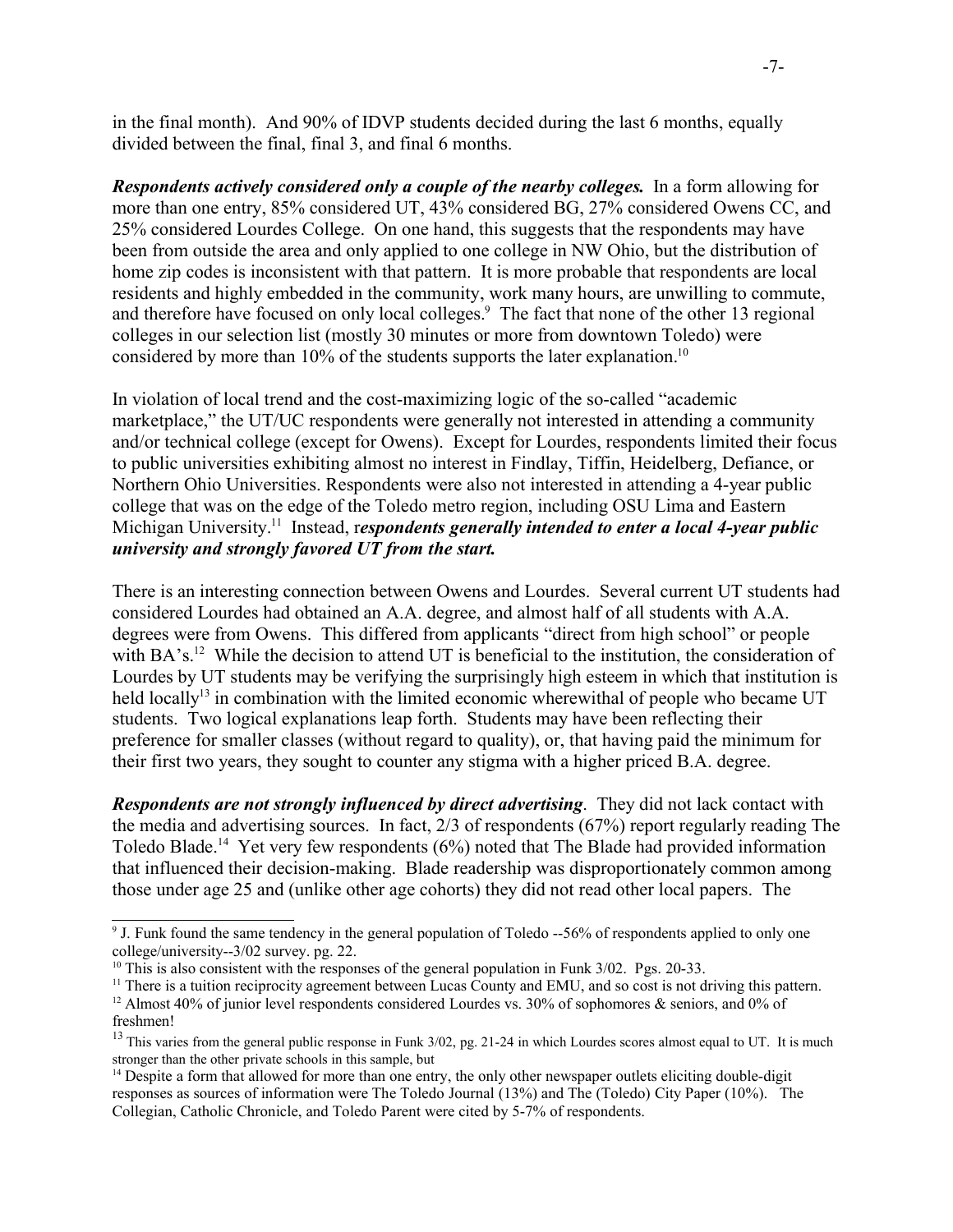disproportionately youth of our respondent sample may result in our underreporting the readership and/or influence of other local newspapers, and overstating the importance and diversity of "other" non-local regional and special interest periodicals, since "under 25's" responses varied from other age groups on each of these topics.

There is other important market segmentation among respondents that may be distorted by the attributes of our respondent sample. The strongly Caucasian composition of the sample may result in our understanding the importance of ethnic-based papers and readership patterns. Cross tab analysis shows us that almost 40% of among African American respondents regularly read The Toledo Journal. Yet almost 60% of African Americans read The Blade regularly. The number of Hispanic respondents was so low that no meaningful measure of interest in Latinofocused newspapers can be created. <sup>15</sup>

What is important is that regardless of age, race, or disciplinary major, respondents do not view The Blade as an influential source of information. In any case, *radio was twice (13%) and TV three times (18%) more frequently cited as influencing a respondent's decision-making than* **The Blade.**<sup>16</sup> TV ads were a major influence on ALS, while "other" (friends, co-workers, parents, etc.) was major influence on the other three UC majors. Each disciplinary group had the shallow general pattern of response to radio, TV, and The Blade as influential noted above, with BT, DK, and IDVP having a less pronounced reaction to TV.

We need to note differences in the response pattern of different UC majors to what motivated them to attend UT The recommendations of friends and visiting UT were the principal source of information about college applications for ALS and DK majors. Catalogs, books, previous experiences, and visiting the campus influenced the IDVP majors, and perhaps significantly, 40% percent of the IDVP students had previously attended UT colleges. Yet before we make too much of this, almost 60% of the DK students came from other UT colleges too and so UT experience does not mitigate or minimize the influence of social or experiential factors. Only a couple BT and ALS students came from other UT colleges.

Similar to The Blade readership response, 75% of all respondents visited the UT website and 46% visited the University College website in anticipation of attendance. However, *only 11% said that websites were a significant source of information influencing their decision to attend***.** The basic response rate regarding both viewing and influence may be a function of the sample being disproportionately young. However, given the predominance of computers in the workplace and the high levels of employment among UT students and the respondents, the low ratio of influence relative to web site exposure is a useful indicator, even if we cannot ascertain with any certainty the statistical accuracy of this finding relative to UC students generally.

Figure #3 shows what features respondents thought were important in a college website. Having the traditional information that universities have provided to entering students—career advising, application forms, degree program, scholarship and student service information and links on the website--were described by 80%-96% of respondents as somewhat or very important. Application of more state of the art technologies such instant messaging with admissions, current

<sup>&</sup>lt;sup>15</sup> Two Hispanics read Hispanic-focused newspapers--one each El Tiempo and La Prensa--as well as a few Caucasians reading one or the other or both (the question had a multiple selection option).

<sup>&</sup>lt;sup>16</sup> Cross tab analysis shows that this trend held regardless of age.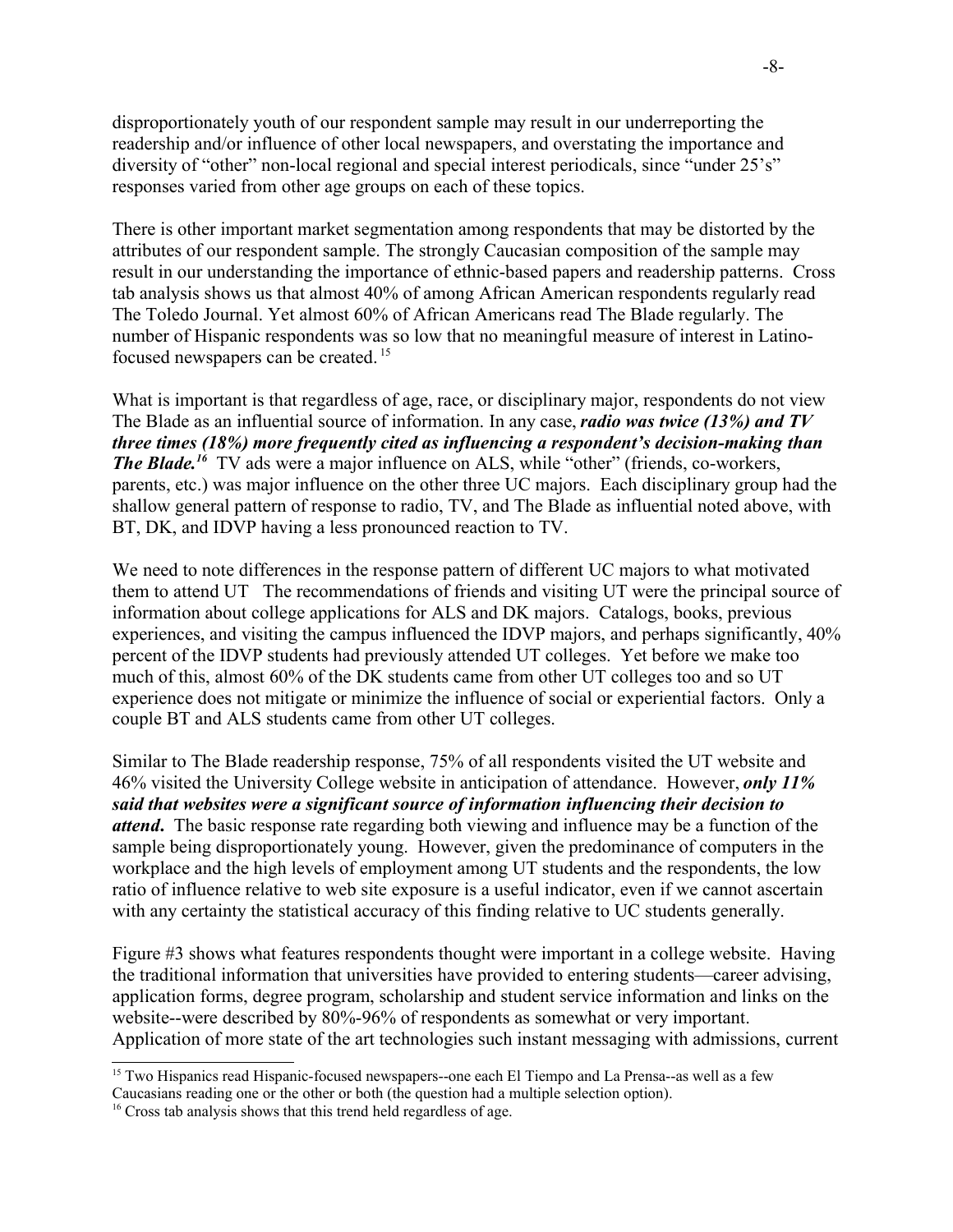students, etc. received only tepid interest, being positively sanctioned by 40-50% of students. Thus respondents sought basic information on line and were less interested in immediacy of response to particular queries than to ease of operation relative to their basic queries. Stated differently, it may be that they expected the website to be simple enough and thorough enough that they would not need individualized assistance to navigate it or obtain needed information.





<sup>&</sup>lt;sup>17</sup> Figure 2 shows the items in order from most important to least important, after conversion to an equal interval scale. Items at the top of Figure 2 were rated the least important, whereas items at the bottom were rated the most important. The numbers inside the figure represent the rating scale categories of 1 to 5, and the vertical line drawn through these numbers represents the average person response. The numbers inside the figure show the rating scale categories on an interval scale. Note that the leap from 'somewhat unimportant' to 'unimportant' is large, as is the difference between 'very important' and 'somewhat important'. Thus, it was psychologically more difficult to move between these categories than it was to move between the more central categories of 2, 3, and 4.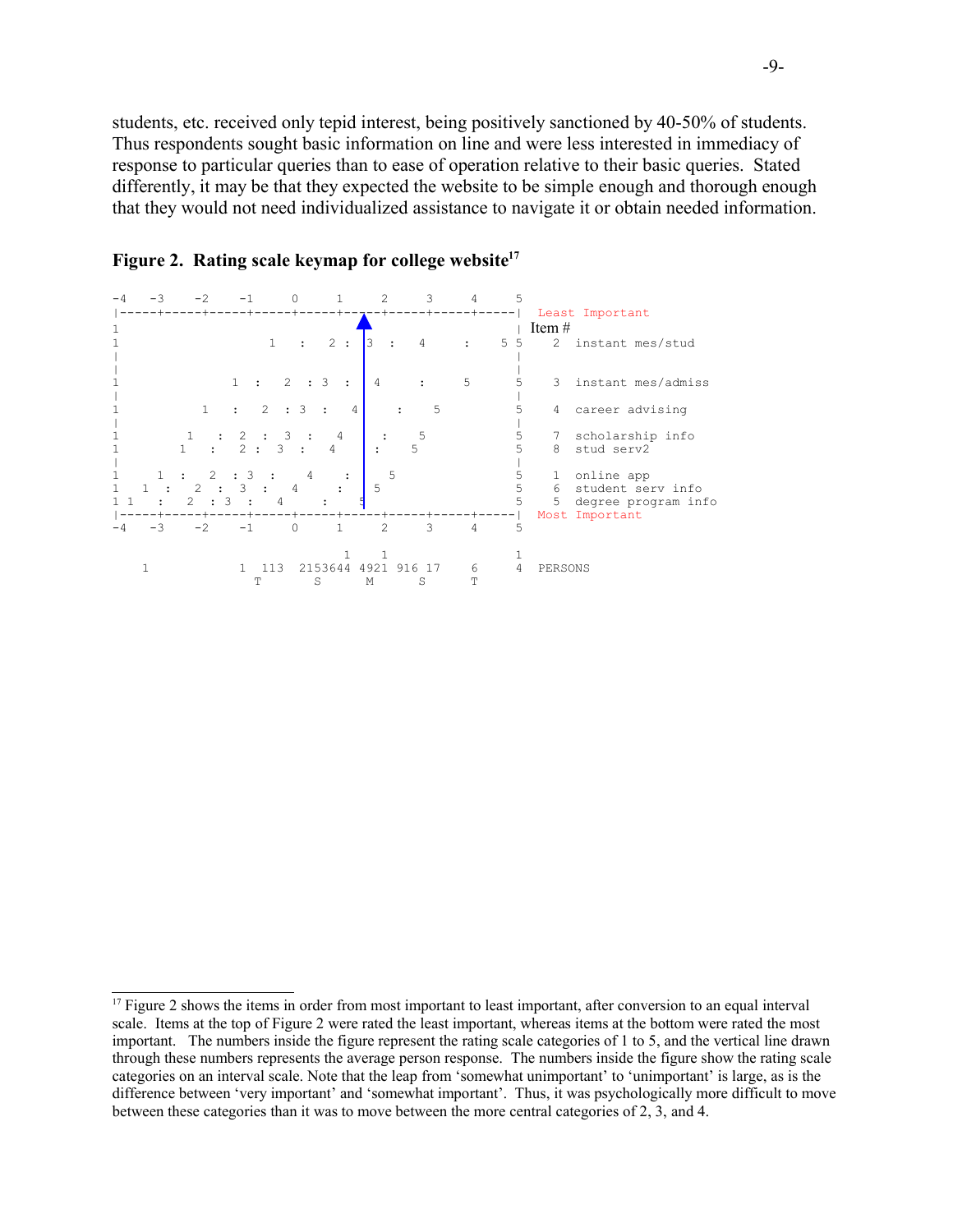## **Why Did Respondents Chose to Attend UT?**

Occupational needs and adaptability, and NOT life circumstances, seem to have motivated respondents to enter college in general and UT in particular. Decisions to attend and complete college were commonly reported as being part of most (74%) respondents' long-term goals. *Decisions to attend now were motivated by occupational factors, including a desire for job advancement (41%), job retention-- needing a degree to keep an existing job-- (23%), and the availability of the majors and courses at times when they could attend (34%)*.

While job retention and advancement might be assumed to be similar, response patterns indicate they are quite different. Job *retention* is an important motivator among respondents 25-49 years of age and respondents whose family status involves multiple and biological-linked nuclear family members—living with their parents and/or their children.<sup>18</sup> Business technology students more often noted job retention (50%) as an important influence on their attendance decision, as opposed to about a quarter of the ALS, IDVP, and DK respondents. Job *advancement* was a motive noted by respondents regardless of their family status, and most pronounced among those over age 25. It motivated about half of the ALS, IDVP, and BT, but only  $\frac{1}{4}$  of DK majors.

*Course availability was a significant influence on respondent's selection of UT.* It mattered for roughly half of the respondents in each department DK, BT, IDVP, and ALS!! This pattern held regardless of their family status as 24% to 41% of people in each family status group noted the importance of this factor. Other pragmatic factors encouraging college entry including cost (8%), flexibility in curriculum (6%), transportation availability (4%), and changing marital, childcare, and family status were considered important by few respondents. <sup>19</sup>

When asked to identify how important each of 20 factors were in their decision to attend UT in particular, and allowed to pick as many of the factors as were pertinent, respondent responses were overwhelming. *Students chose UT and University College because of the majors and programs housed there.*<sup>2021</sup> Thus, the level of competition between UC and other UT colleges is relatively minimal. However, the attendance decision is predicated on the assumption that courses needed to complete majors and programs will be available. The importance of this assumption will be noted below, since the violation of this assumption is a key factor in dissatisfaction with their departmental majors, and University College.

However, when a Rating Scale Key Map is constructed—Figure # 3—and the scores of each factor are arrayed, a larger pattern emerges**.** <sup>22</sup> *Student respondents valued "quality." Academic quality, faculty skills, prestige, and reputation were four of the top 8 responses* in a keymap distribution.The importance of these factors held across respondents regardless of their family

<sup>&</sup>lt;sup>18</sup> Relative to living alone, with roommates, divorced or widowed, and/or living with a spouse or a significant other.

<sup>&</sup>lt;sup>19</sup> Few people were influenced by life changing circumstances; divorce  $(6\%)$ , deaths in a family  $(3\%)$ , children leaving home (2%), or children entering grade school (3%). This pattern held across age groups, regardless of motive—job retention or advancement, etc.

<sup>&</sup>lt;sup>20</sup> The Toledoans generally cited the centrality of this attribute in the  $3/02$  Funk survey, including those that chose to attend Owens and Lourdes.

<sup>&</sup>lt;sup>21</sup> This pattern held regardless of the respondent's major including Don't know and Undecided!

<sup>&</sup>lt;sup>22</sup> More than 95% of respondents provided input on each of the 20 items, and thus there would be no significant difference between a scale based on score medians and one based on frequency of responses.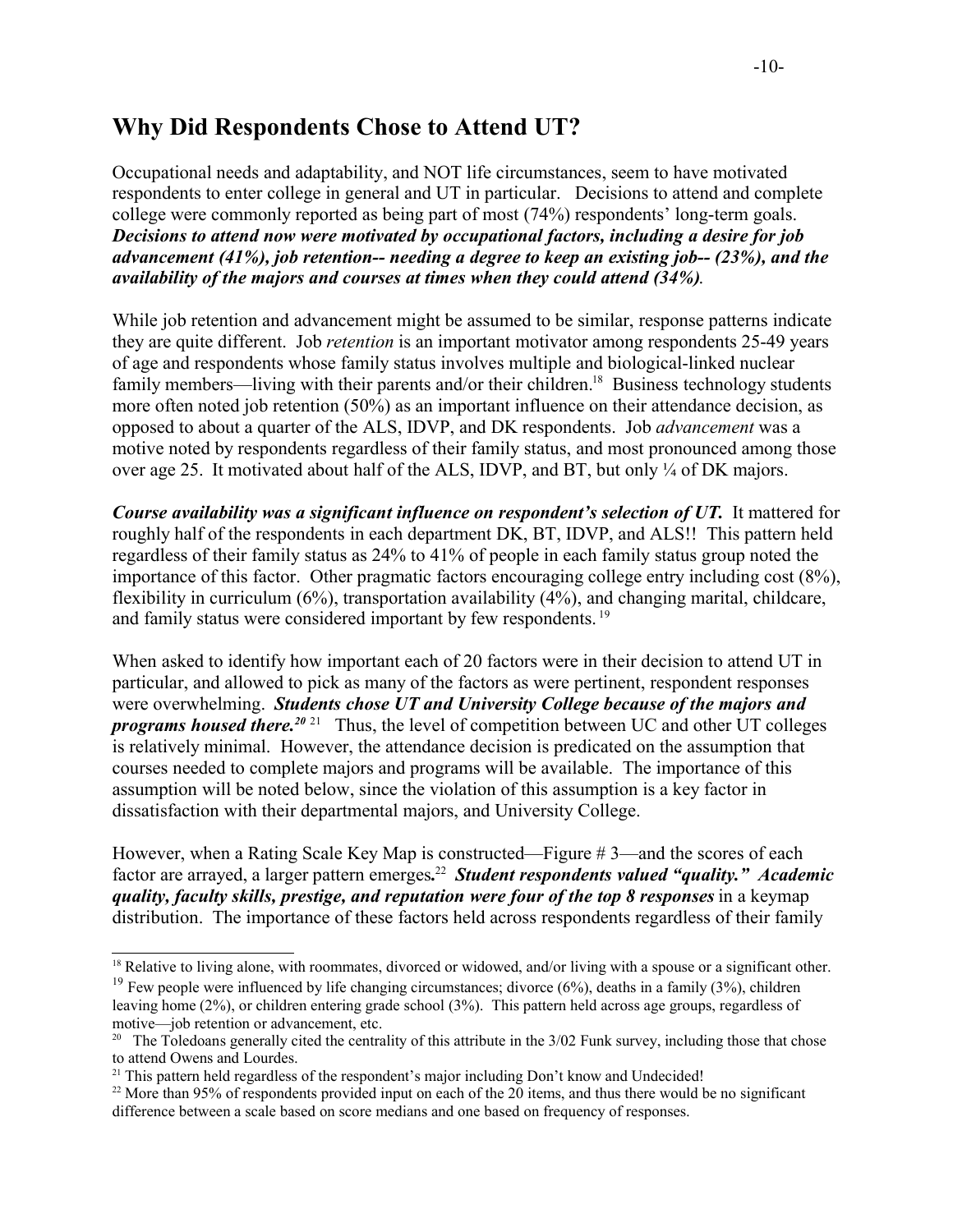structure. They were more pertinent to students who were over 25 years old, and as such more important to the IDVP, ALS, and Undeclared students, than those in BT.

Campus specific attributes<sup>23</sup> are the least important for respondents regardless of age or major. Attributes involving comfort and access,<sup>24</sup> and vocational outcomes<sup>25</sup> were grouped in the middle of the "importance" distribution on the keymap. These patterns are consistent with the occupational improvement motive that respondents identified above, and the distinctions between those seeking to retain jobs, vs. those seeking job advancement. These generalizations reflect the pattern of across the board continuity among majors. An interesting exception was the IDVP students who were less interested in Faculty Quality, prestige of UT degree, reputation of the school, and having graduates get good jobs, than other majors.

The methods by which respondents learned about and were influenced toward attending UT may reflect their last-minute inclination and strong focus on UT. The principal source of information that influenced college application decisions were: visiting the school (30%), friends (18%), college catalogues (13%), and previous experience (10%). *Personal experiences and interpersonal networks (friends, bosses, family members, co-workers) and "word of mouth" influenced the initial pool of consideration, application, and the selection of a college, rather than formal media advertisements, mass mailings, one-stop booths, or websites.*<sup>26</sup> This pattern was consistent across all UC majors, and whether or not one remembered visiting the UT or UC website. Consistent with studies of gender differences, women were more interested in social influences--the input of friends, family, etc. and people age 30-50, while visits and previous experiences were viewed as information sources by both genders and by 18 to 24 year olds.<sup>27</sup>

Similar, but less strong but perhaps more significant results were found when respondents were asked what type of advertising was most influential on their decision to attend UT. The listed options were media forms that comprise traditional advertising outlets. Yet over half of respondents chose "other" than TV, radio, direct mail, The Blade, or The City Paper. This majority of respondents inserted various descriptors of personal network members, despite the fact that such sources are not a "type of advertising" in the traditional sense.

<sup>&</sup>lt;sup>23</sup> On-campus housing, student organizations, honors programs, campus neighborhoods, and similar aged student cohort.

<sup>&</sup>lt;sup>24</sup> Safety, easy access, campus facilities,  $\&$  financial aid.

 $25$  Marketable skills, good jobs.

<sup>&</sup>lt;sup>26</sup> This attribute is similar to the general Toledo population, as reflected in the J. Funk study of  $3/02$ , Q # 32, 39.

<sup>&</sup>lt;sup>27</sup> About 40% of all 18-24 year olds felt visits were a principle info source—accounting for almost 2/3 of all respondents who expressed this belief.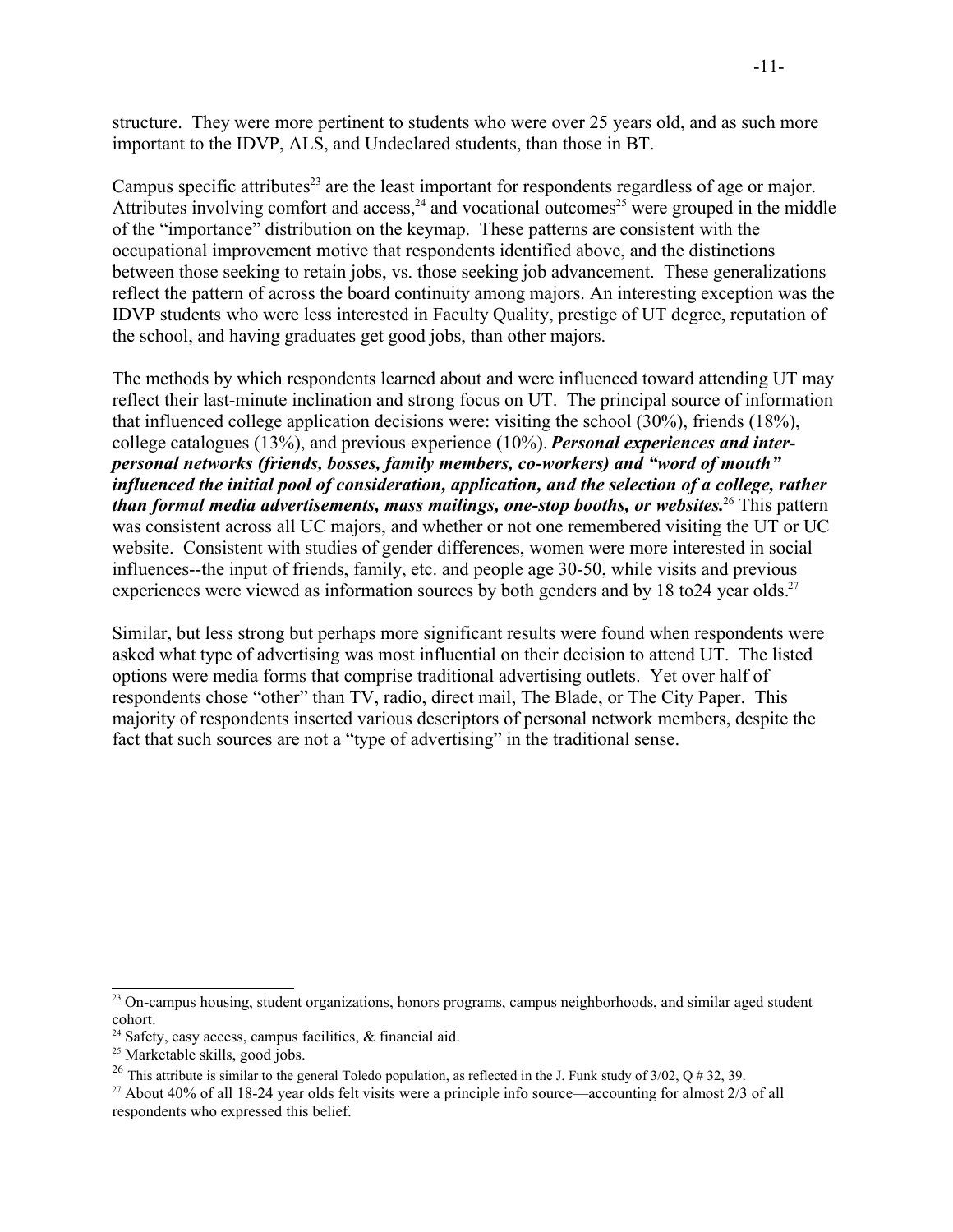

## **Figure 3 Rating Scale Keymap for College Decision**<sup>28</sup>

 $2<sup>28</sup>$  Figure 3 shows the items in order from most important to least important, after conversion to an equal interval scale. Items at the top of Figure 1 were rated the least important, whereas items at the bottom were rated the most important. The numbers inside the figure represent the rating scale categories of 1 to 5, and the vertical line drawn through these numbers represents the average person response. For example, the most important factor was "available program/major", with the average response to this factor as 5 (very important). Note that the gap between this factor and the one of next importance, i.e., 'academic quality', is larger than the gap between the next two items. Because these factors are placed on an equal interval scale, we can ascertain not only the rank order of importance, but also the size of the difference. In fact, the difference between 'available program/major" and "academic quality" is .72 units, whereas the difference between "academic quality" and "faculty quality" is only .08 units (these numbers are not shown in the figure). Thus, because these are on an interval scale, we can infer that the difference between the first two factors is 9 times the psychological distance of the distance between the second two factors (interpreted in a similar way to an odds ratio in logistic regression).

Finally, the numbers inside the figure show the rating scale categories on an interval scale. Note that the leap from 'somewhat unimportant' to 'unimportant' is large, as is the difference between 'very important' and 'somewhat important'. Thus, it was psychologically more difficult to move between these categories than it was to move between the more central categories of 2, 3, and 4.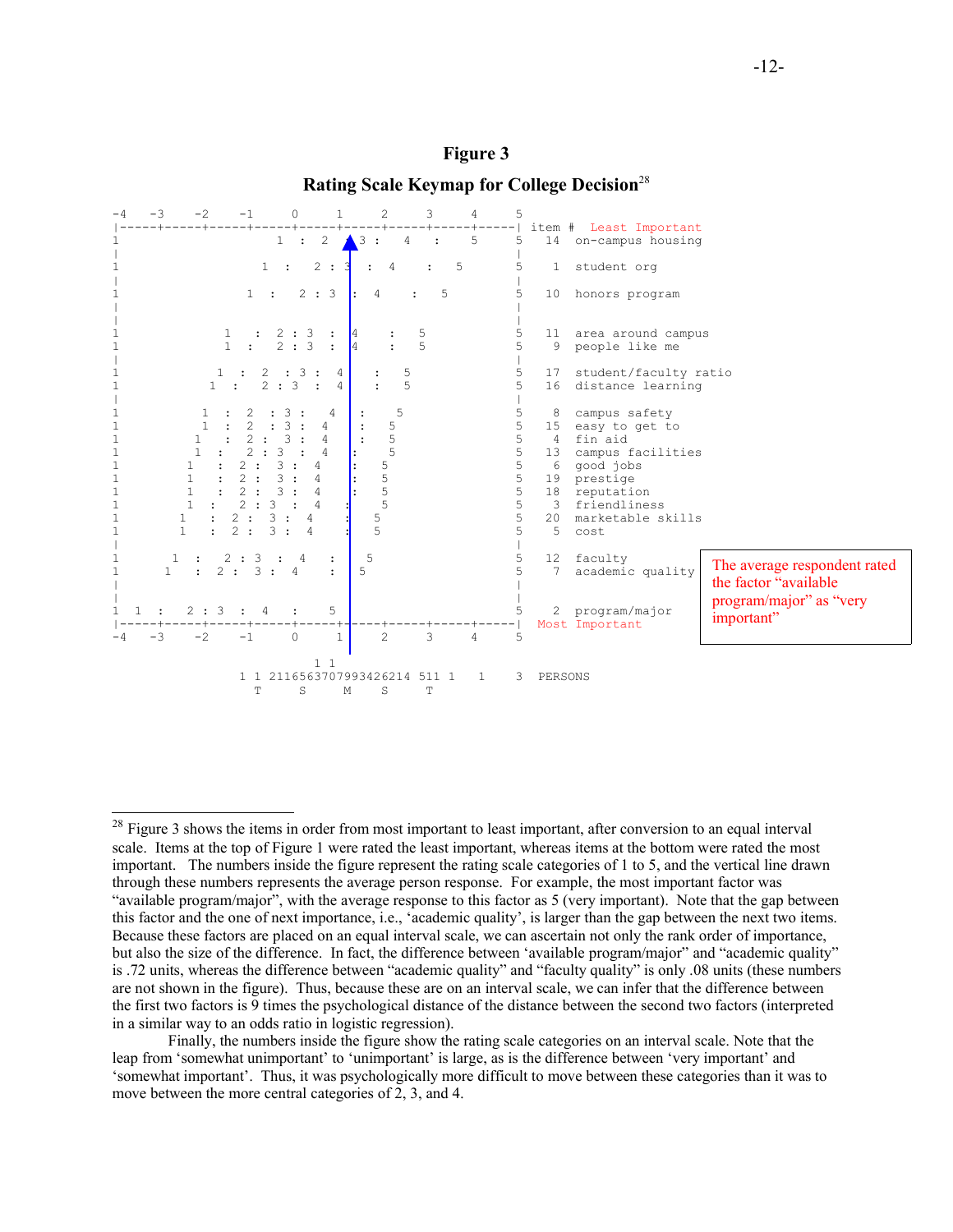#### **Student Satisfaction and Dissatisfaction with UT, UC, and Their Departments**

In order to ascertain what conditions or attributes influenced students' daily experiences at UT, UC, and in their Department majors, we asked two simple open-ended questions about each institutional level. We asked what they liked best, and liked worst about their experiences with each institutions. Most of the queries we posed earlier about interests, motives, methods, and rationale for entering UT and UC were chosen by selecting responses from a list of attributes that were created by the authors of this survey in collaboration with Cathy Zimmer, Director of UC College Relations, and UC Interim Dean Mary Jo Waldock. To some extent, the creation and array of the listed options may have shaped the conceptual framework and approach of respondents, although we actively attempted to provide an array of options including an "other" option that many respondents chose to use in some cases. Open-ended questions provide less guidance for respondents, and in so doing may elicit and reflect their current ideas and concerns without regard for larger structures and processes. However, the unique responses necessitate thematic organization and recoding consistent with the practices of en vivo coding noted earlier.

What respondents say they *like best* (30%) **about UT are their classes**! This category included responses noting class times, sizes, and the availability of the distance-learning format. The next three most commonly patterned responses were what might be described as "user-friendly" factors: Access (19%), campus conditions (15%), and staff friendliness (13.5%). Clearly, *respondents are generally content with the way they are treated*. These responses vary from UT student responses generally as expressed in the 1995 Noel/Levitz's report and the 3/2002 study of community perceptions by J. Funk Consulting  $(pg. 23).^{29}$ 

What respondents *liked least about UT were: parking (16%), the campus facilities (11%), and cost of attendance (10%)* —factors strongly influenced by state funding and decisions by previous administrations that can not be addressed in a simple or short-term manner. *A distressing finding is respondent dissatisfaction with faculty attitude and language skills* (16%), and staff attitude especially in student services  $(16\%)$ .<sup>30</sup> This finding is important and is not countered by the fact that what many people liked best about UT was its user-friendliness. When word of mouth and personal experience are such important factors in student recruitment,<sup>31</sup> dissatisfaction and anger about how one is treated can quickly translate into lost future student enrollment.

*Students liked the academic flexibility (22%) and classes (16%) in University College.* Many people lauded the friendliness and accessibility of faculty and staff, especially advising staff (27.7% combined)—a stark change from their comments noted immediately above with UT generally. *Dissatisfaction with University College was not widely expressed***,** and concerns

<sup>&</sup>lt;sup>29</sup>Barely half (55%) of respondents answered this question. This might imply the absence of positive responses, but response rates for all 6 open-ended questions were low, more probably indicating fatigue in answering questions.

 $30$ Again, only half (51%) of the pool of respondents provided input on this question. This response rate no more implies an absence of criticism, than rate on the previous question implied a preponderance of unstated dissatisfaction.

<sup>&</sup>lt;sup>31</sup> This is the case for respondents to this survey in particular, and for respondents to the general Toledo household survey by J. Funk 3/02.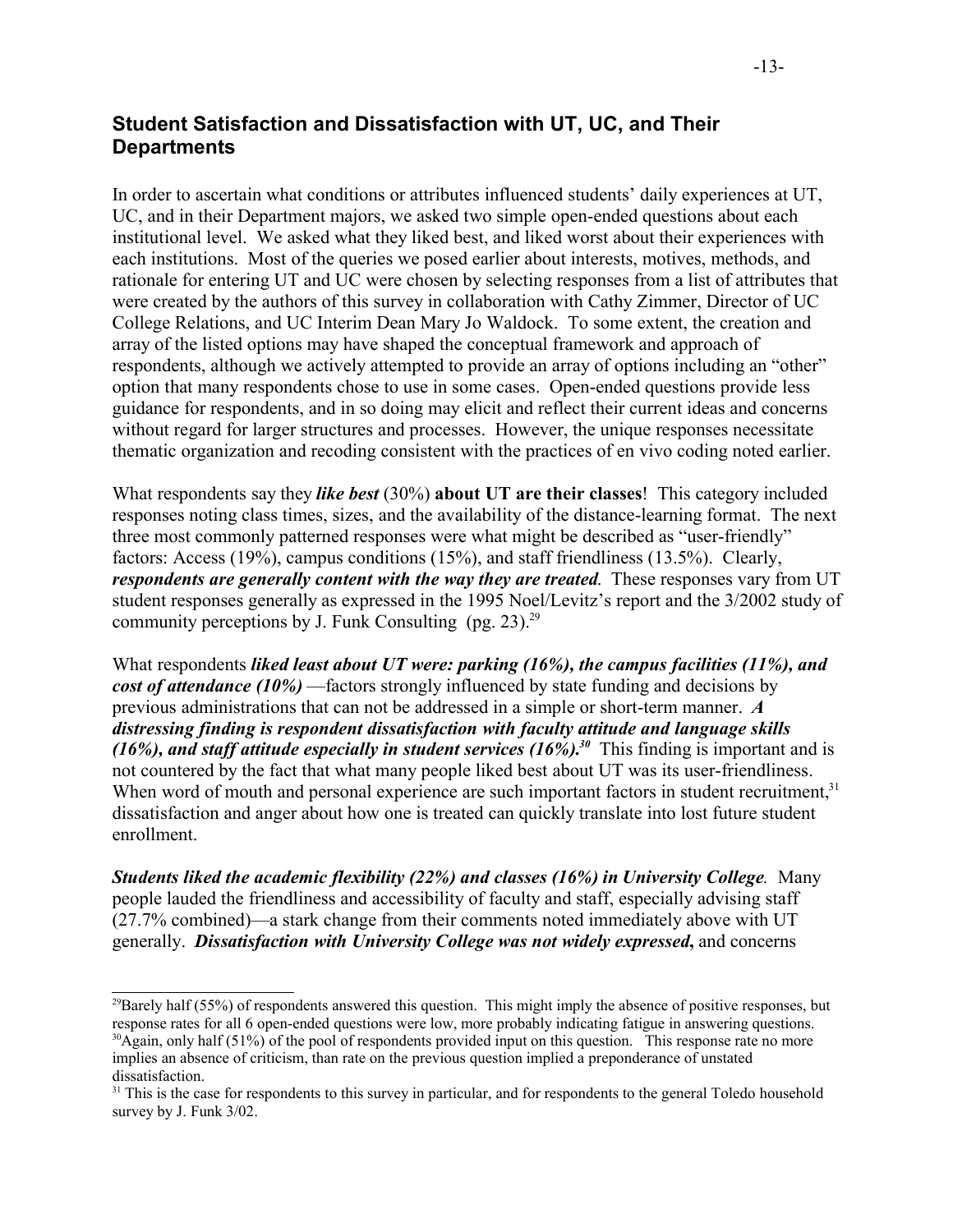revolved around service—Academic advising, classes, and class availability were each mentioned by 11% of respondents of a small respondent pool.<sup>32</sup>

Almost *40% of respondents described flexibility as the best attributes of their Departments.* The individualized program of study (26%) and academic flexibility (13%) led the list. *The least desirable departmental attributes involved course availability (26%) and advising (9%). Both at the Department level and the UC level, the focus on availability goes back to the assumptions about class availability students made when selecting to attend UT and UC.* 

We do need to note that the age and experiential background of students in different departments are quite different. The Business Technology majors are almost all under age 30, IDVP students are almost all 25-50, and ALS students are 30 and up. If BT majors had previously attended college courses (and many had), they generally had attended various community colleges, but few had completed degrees there. The IDVP majors with previous college experience were primarily from Owens CC, and had not only taken courses but had completed degrees there. A majority of ALS students with college experience had attended UT. ALS students who had completed college degrees had done so while attending colleges outside of the region.

These age and experiential attributes makes common marketing to these UC students difficult. However, it partially explains why the aggregated "like best and worst" (satisfaction) scores each have a high degree of commonality around issues such as friendliness of employees, curricular flexibility, and course availability. There are different expectations, motives, and age-based expectations of the college experience, and they interact with different employees, curricular requirements, and course availability.

The overlap and inter-penetration of best and worst may also be reflecting the fact that flexibility, curricular requirements and course availability are complementary—sort of like substitutable commodities. What may be underlying this dynamic is that students perceive impediments due to curricular requirements. However, *sufficient curricular flexibility may allow individuals to continue toward degree despite the institutions' failure to offer a specific course, and therein affect both the perceived (and vaunted) curricular flexibility while leaving a lamentation regarding course availability and curricular rigidity*. This would explain the findings at the UC and Department level, and would indicate the continued importance of flexibility in the higher student satisfaction level expressed by UC students relative to UT students generally and the Toledo public in recent surveys. It also suggests that *continued flexibility may be crucial to student satisfaction, especially in a College with so few faculty and minimal ability to influence course offerings beyond their own limited repertoire.* 

#### **Conclusions**

Several insights can be gleaned from this study.

*The strong overlap of "worst" and "best" attributes at the College and Department level indicates the primacy of student's commitment to completing a degree in a timely manner.* Flexibility, course availability, and avoiding superfluous requirements are recurring themes of respondents. While they laud the flexibility and personalized approach of UC, such efforts to not

<sup>&</sup>lt;sup>32</sup> Only 33 people responded to this question, and 25% of these noted no dissatisfaction.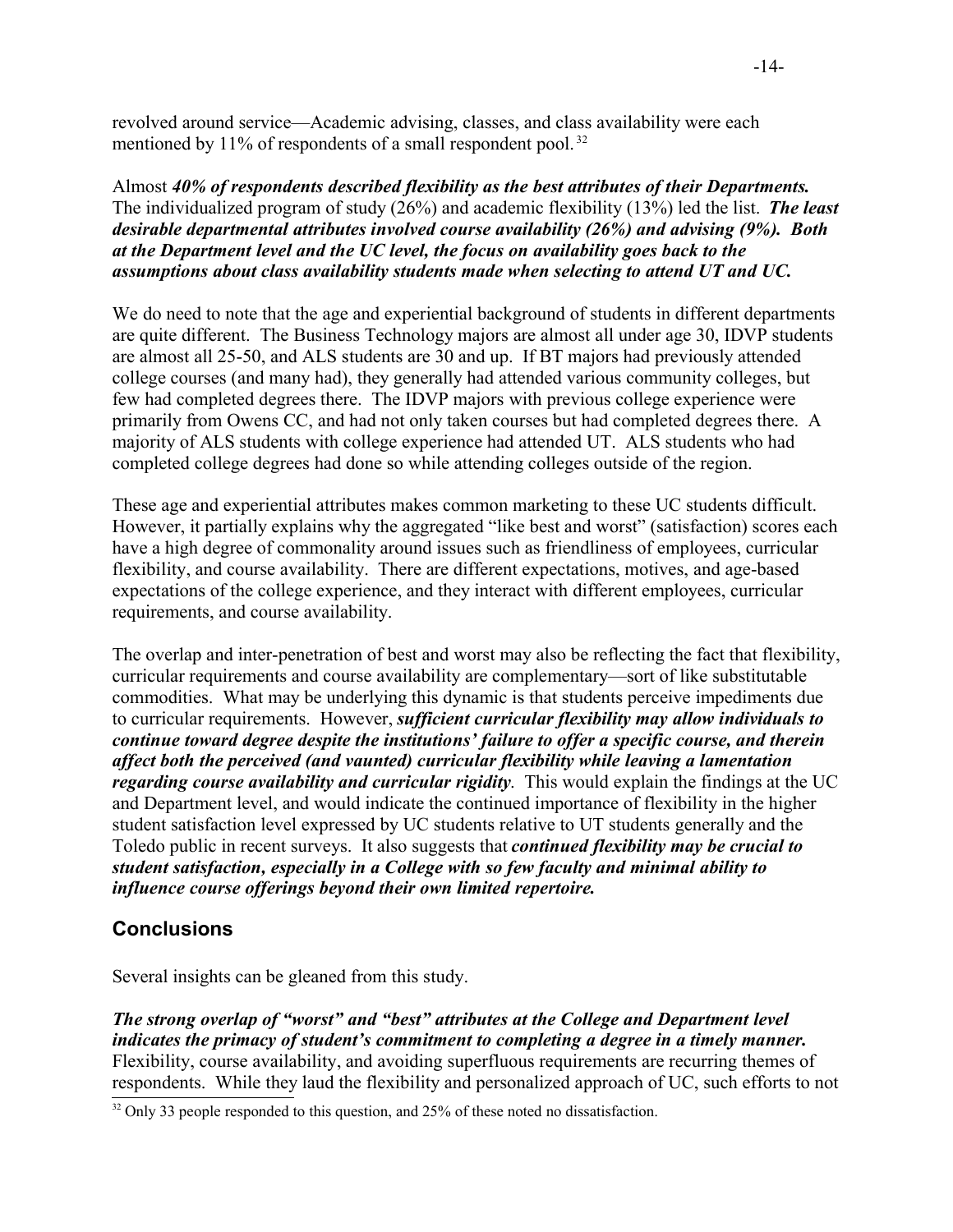go far enough to provide full satisfaction to respondents. Or, respondents are commenting on experiences in different parts of the University or at different times in their student careers.

Second, the motives and interests of ALS and IDVP students are similar regardless of age, race, or family status. Those involved in BT tend to be younger, and (not surprisingly given that they are in a 2 year program in what is predominately a baccalaureate College and University) their motives and concerns are slightly different. Regardless of these age/major differences, respondents' reaction to advertising and their view of influential sources of information are similar, including gender differentiated pattern attributes. All respondents' expect to receive attention and service from faculty and staff. *The respondents generally reflect a consumer's attitude*. The believe that they know what they need, and/or that obtaining a "substitute good" when they need it, may be more important than getting the exact "good" a little later.

Third, there was more dissatisfaction with the faculty and staff of UT in general, and with curricular requirements, than with University College or Department faculty, or the UC requirements. This gives pause to wonder whether the dissatisfaction with faculty and staff generally, and responses about flexibility and requirements, may have motivated so many respondents to move to UC from other UT colleges. If so, the more positive comments about and reduced complaints about faculty and staff reflect a more positive experience relative to the respondents' expectations. In which case, *one benefit of UC in general and the IDVP and ALS programs in particular, is that it has acted as a viable alternative to students dissatisfied* in other colleges, but who chose to transfer to UC rather than exiting the University.<sup>33</sup> If this deduction is correct, *absent University College, the University of Toledo might have lost scores, hundreds, and perhaps even thousands of students and subsequently alumni*. <sup>34</sup> Further, t*hese programs may be a major reason why UT's six-year completion rate is so high compared to other non-residential Universities in Ohio.*

This insight leads to a final observation with implications for the larger University. As UT navigates a period of reduced state funding, fewer faculty, and larger (and less frequent) classes, we can logically expect increased student dissatisfaction with course offerings and curricular requirements that impede their progress toward graduation. For years, the Faculty Senate, Arts and Science Council, and other similar entities have created and/or approved departmental, college, and university requirements with the caveat that it is the faculty's responsibility to create these requirements and the University's responsibility to find the resources (faculty, courses, and equipment) needed for the students to navigate the requirements successfully. The wisdom of this practice must be reconsidered in light of the dissatisfaction of students and problems of matriculation noted herein, and in other studies of UT students' experiences. Given the relationship between flexibility and student satisfaction indicated herein, implies that there should be a consideration of the impediments to smooth matriculations, and to the creation of increased flexibility across the University. This suggests the need for *a thorough review and possible removal of unnecessary, outdated, and/or inappropriate requirements from College*

<sup>&</sup>lt;sup>33</sup> A review of the negative comments about UT and the positive about University College and it Departments, indicate that availability of courses, limited majors, language requirements, lack of flexibility in standard curriculums etc. is a recurring theme in both sets of responses—factors supporting this deductive conclusion.

<sup>&</sup>lt;sup>34</sup> Business Technology's niche is different but its importance is similar. BT students chose to attend UT because of job pressures and in pursuit of a particular curriculum and courses. If this degree program did not exist at UT, the responses of these students suggest that they would not be attending the University of Toledo.